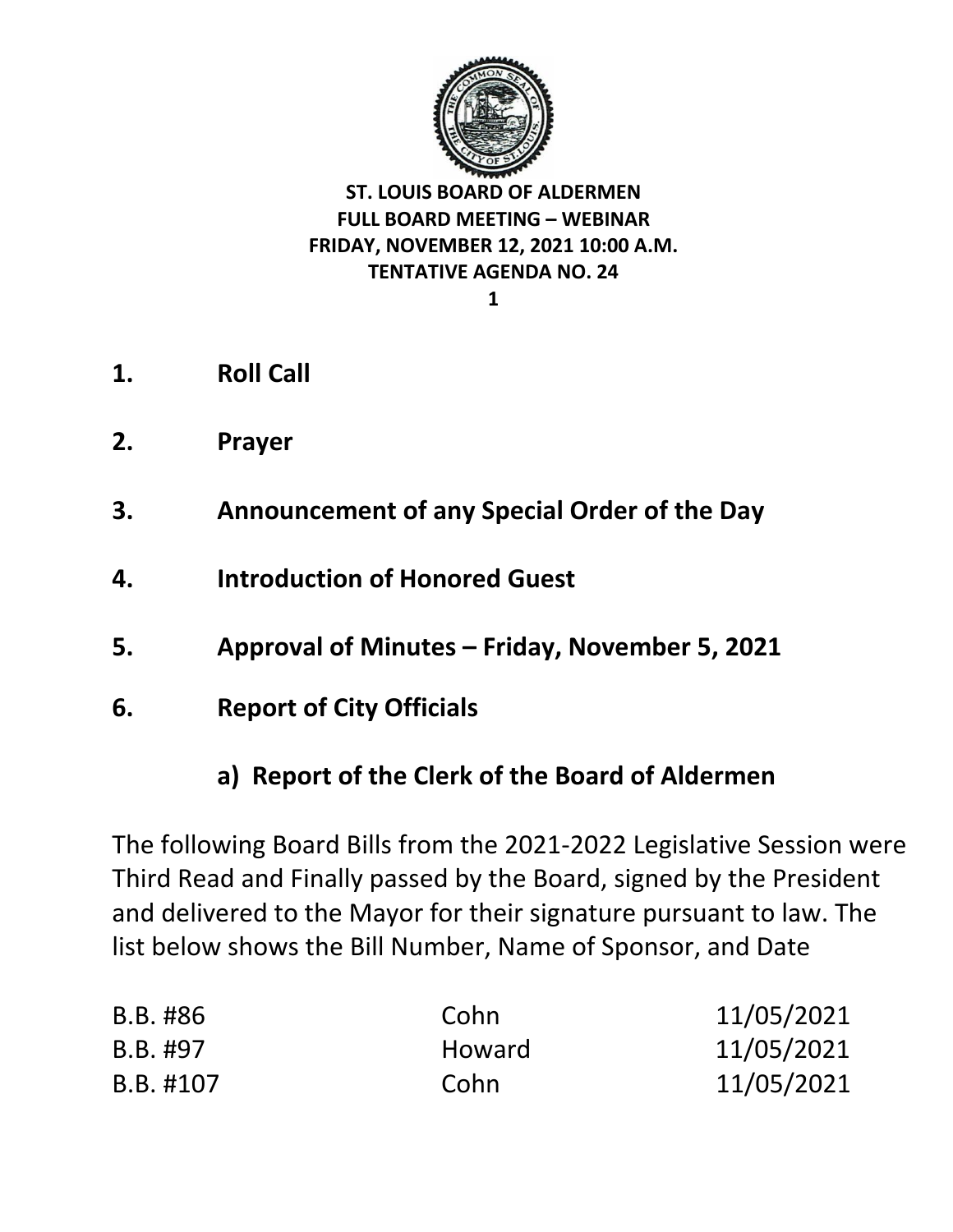

**2**

# **a) Report of the Clerk of the Board of Aldermen – (cont.)**

The following Board Bill from the 2021-2022 Legislative Session was Third Read and Finally passed by the Board, signed by the President and delivered to the Mayor for their signature pursuant to law. The list below shows the Bill Number, Name of Sponsor, and Date

| B.B. #108 | Cohn | 11/05/2021 |
|-----------|------|------------|
| B.B. #109 | Cohn | 11/05/2021 |

The following Board Bills from 2021-2022 Legislative Session were Signed by the Mayor and issued an Ordinance Number by the City Register pursuant to law. The list below shows the Bill Number, Name of Sponsor, Effective Date, and Ordinance Number:

| B.B. #62 | Muhammad    | 11/27/2021 | 71396 |
|----------|-------------|------------|-------|
| B.B. #64 | Martin      | 11/27/2021 | 71397 |
| B.B. #65 | <b>Boyd</b> | 11/27/2021 | 71398 |
| B.B. #67 | Middlebrook | 11/27/2021 | 71399 |
| B.B. #68 | Guenther    | 11/27/2021 | 71400 |
| B.B. #70 | Middlebrook | 11/27/2021 | 71401 |
| B.B. #81 | <b>Todd</b> | 11/27/2021 | 71402 |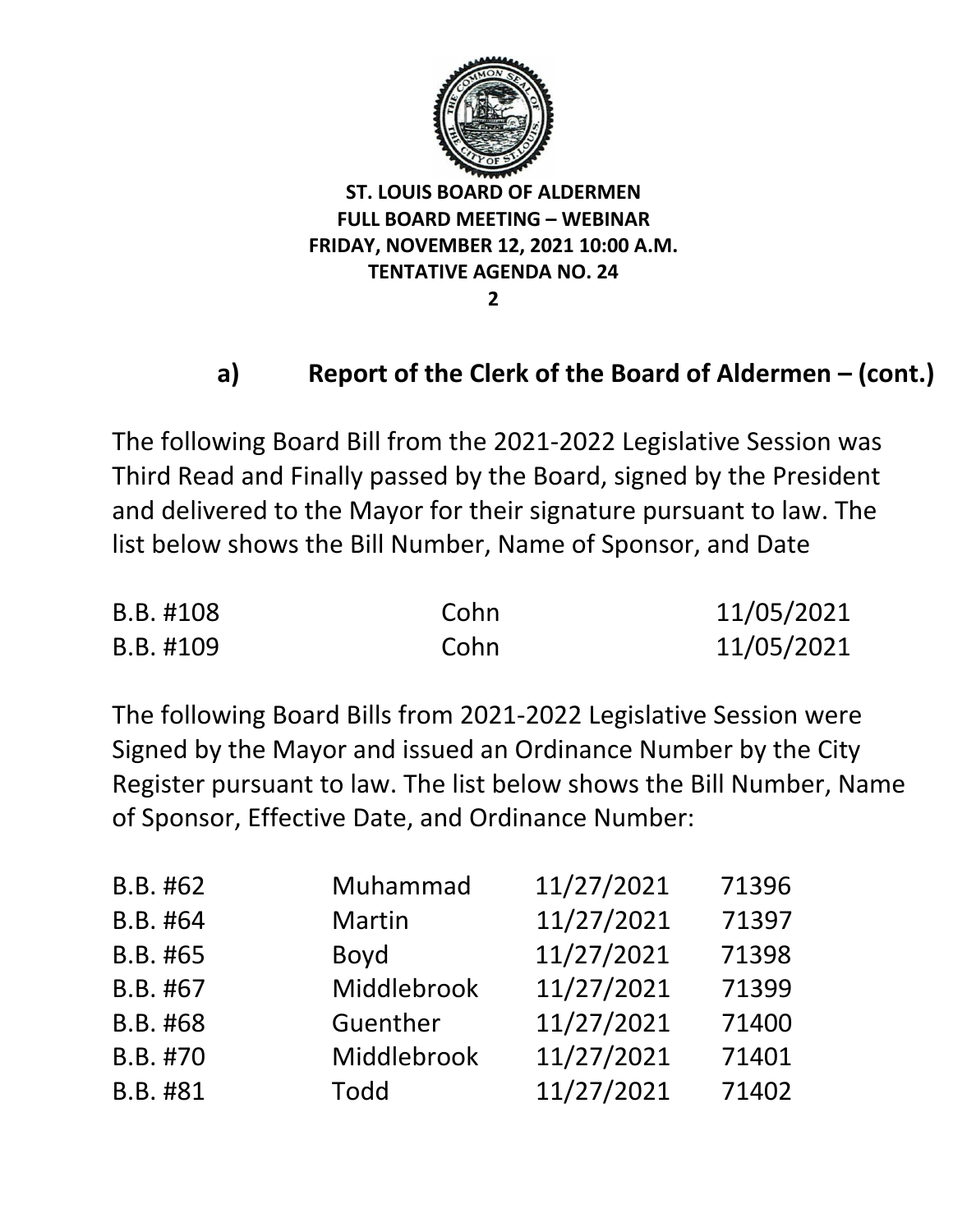

**3**

# **a) Report of the Clerk of the Board of Aldermen – (cont.)**

The following Board Bills from 2021-2022 Legislative Session were Signed by the Mayor and issued an Ordinance Number by the City Register pursuant to law. The list below shows the Bill Number, Name of Sponsor, Effective Date, and Ordinance Number:

| <b>B.B. #83AA</b> | Evans       | 11/27/2021 | 71403 |
|-------------------|-------------|------------|-------|
| B.B. #88          | Muhammad    | 11/27/2021 | 71404 |
| B.B. #94          | Schweitzer  | 11/27/2021 | 71405 |
| B.B. #77          | <b>Tyus</b> | 11/01/2021 | 71406 |
| B.B. #78          | <b>Tyus</b> | 11/01/2021 | 71407 |
| B.B. #79          | <b>Tyus</b> | 11/01/2021 | 71408 |
| B.B. #106         | J. Boyd     | 12/01/2021 | 71409 |

# **b) Office of the Mayor**

I have the pleasure to submit the following individual for reappointment to the **620 Market Community Improvement District & Transportation Development District**: Ms. Lori Shannon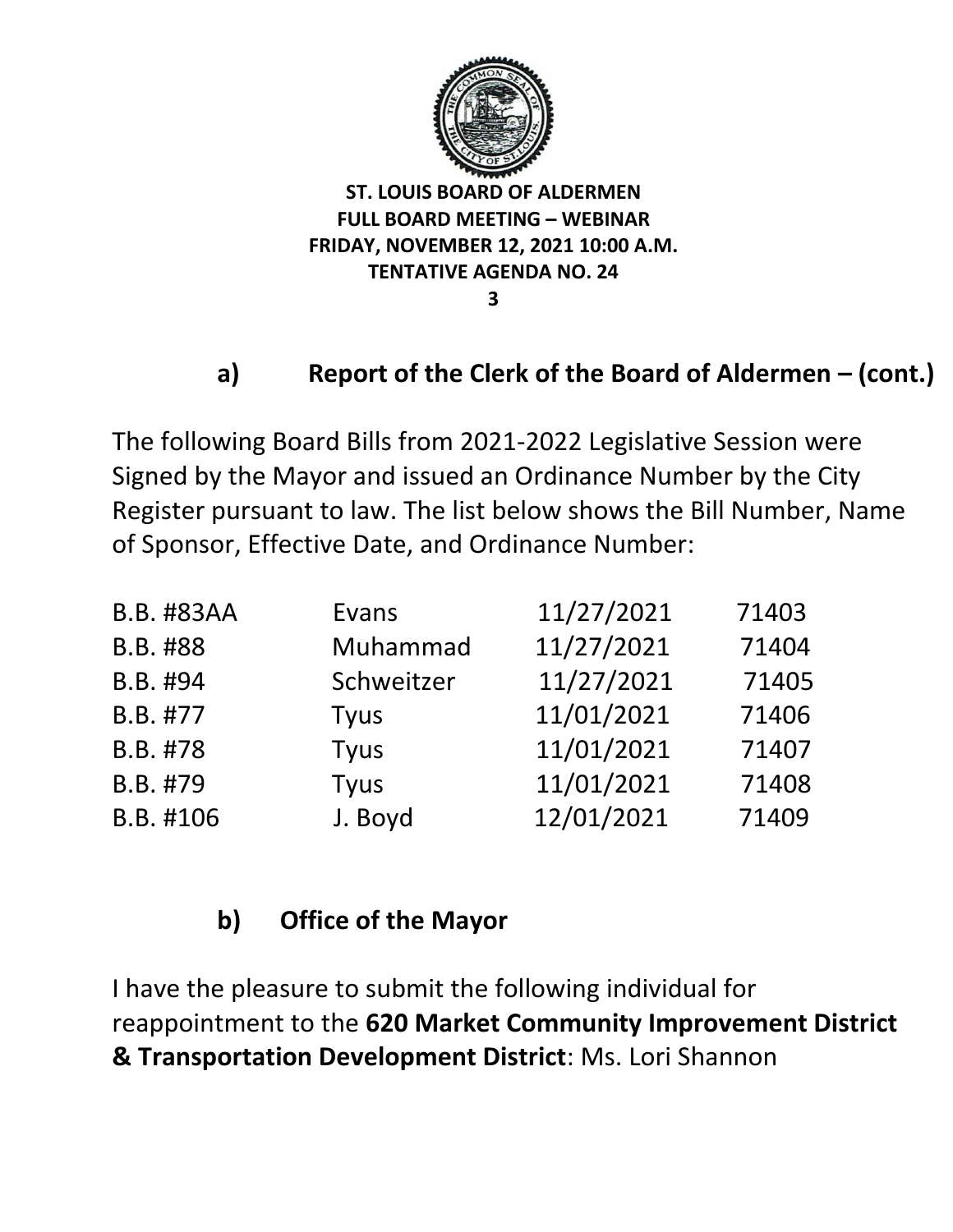

**4**

- **c) Office of the President None**
- **7. Petitions and Communications None**

# **8. Board Bills for Perfection – Informal Calendar**

**B.B. #1 – Pres. Reed/Davis** - An ordinance making appropriation for payment of Interest, Expenses and Principal of the City's Bonded Indebtedness, establishing City tax rates, and making appropriation for current year expenses of the City Government for the Fiscal Year beginning July 1, 2021 and ending June 30, 2022, amounting in the aggregate to the sum of One Billion, One Hundred Fifty-Three Million, Six Hundred Forty-Nine Thousand Eight Hundred Fifty-Nine Dollars (\$1,153,649,859) which sum is hereby appropriated from Revenue and Special Funds named for the purposes hereinafter enumerated and containing an emergency clause. **(Board Bill 1 was passed out of the Ways and Means Committee** 

**with a "Do Not Pass Recommendation.")**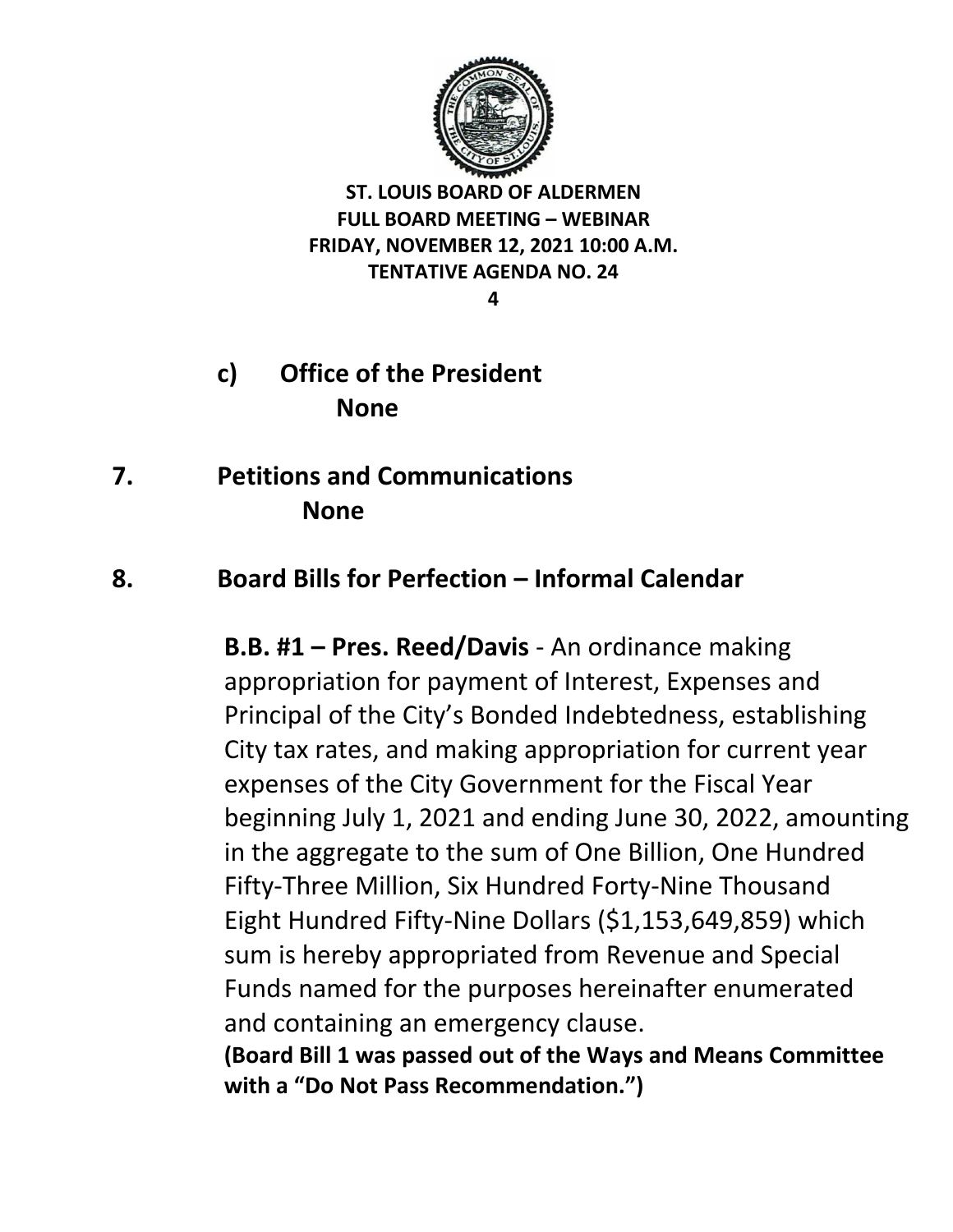

**5**

# **8. Board Bills for Perfection – Informal Calendar – (cont.)**

**B.B. #103 – Tyus/Vaccaro/Bosley/J. Boyd/Evans -** An Ordinance adopting the 2018 International Plumbing Code with amendments; repealing Ordinance 69255; and containing a penalty clause, severability clause, saving clause and emergency clause.

### **9. Board Bills for Third Reading – Informal Calendar**

**B.B. #2CSAA – Pres. Reed –** An Ordinance recommended by the Board of Estimate and Apportionment authorizing the Mayor, or her designees, to apply for and accept funds pursuant to Federal appropriations under the American Rescue Plan Act of 2021, Pub. L. No. 117-2 § 9901 (March 11, 2021) containing an emergency clause. **(A portion of the bill was vetoed by the Mayor in a letter received August 16, 2021.)**

# **10. Resolutions – Informal Calendar None**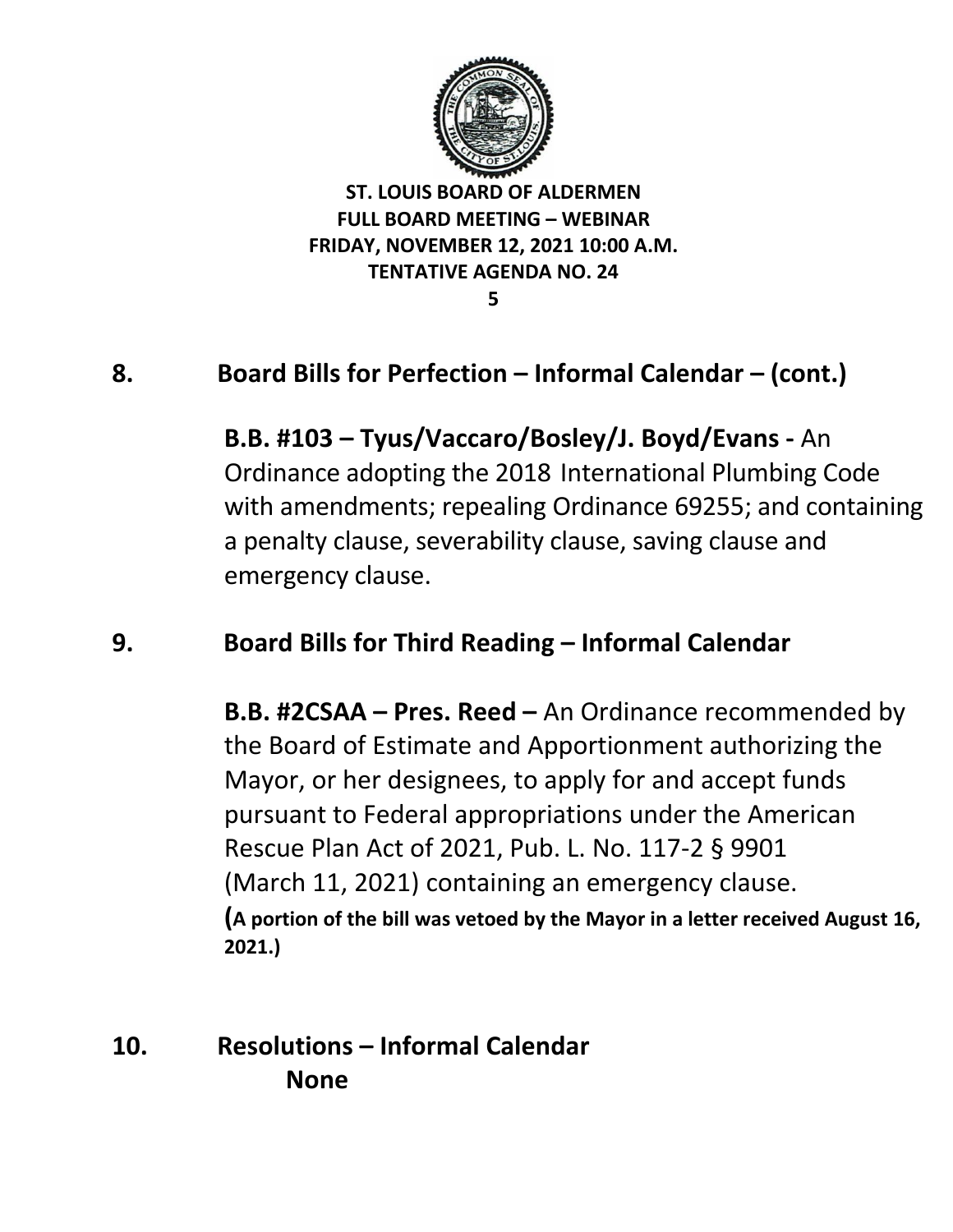

**6**

# **11. First Reading of Board Bills**

**B.B. #133 – Narayan -** An Ordinance recommended by the Planning Commission on November 3, 2021, to change the zoning of property as indicated on the District Map, from the "J" Industrial District to the "A" Single-Family Dwelling District, in City Block 5095 (7150 Wellington Court), so as to include the described parcel of land in City Block 5095; and containing an emergency clause.

## **12. Reference to Committee of Board Bills**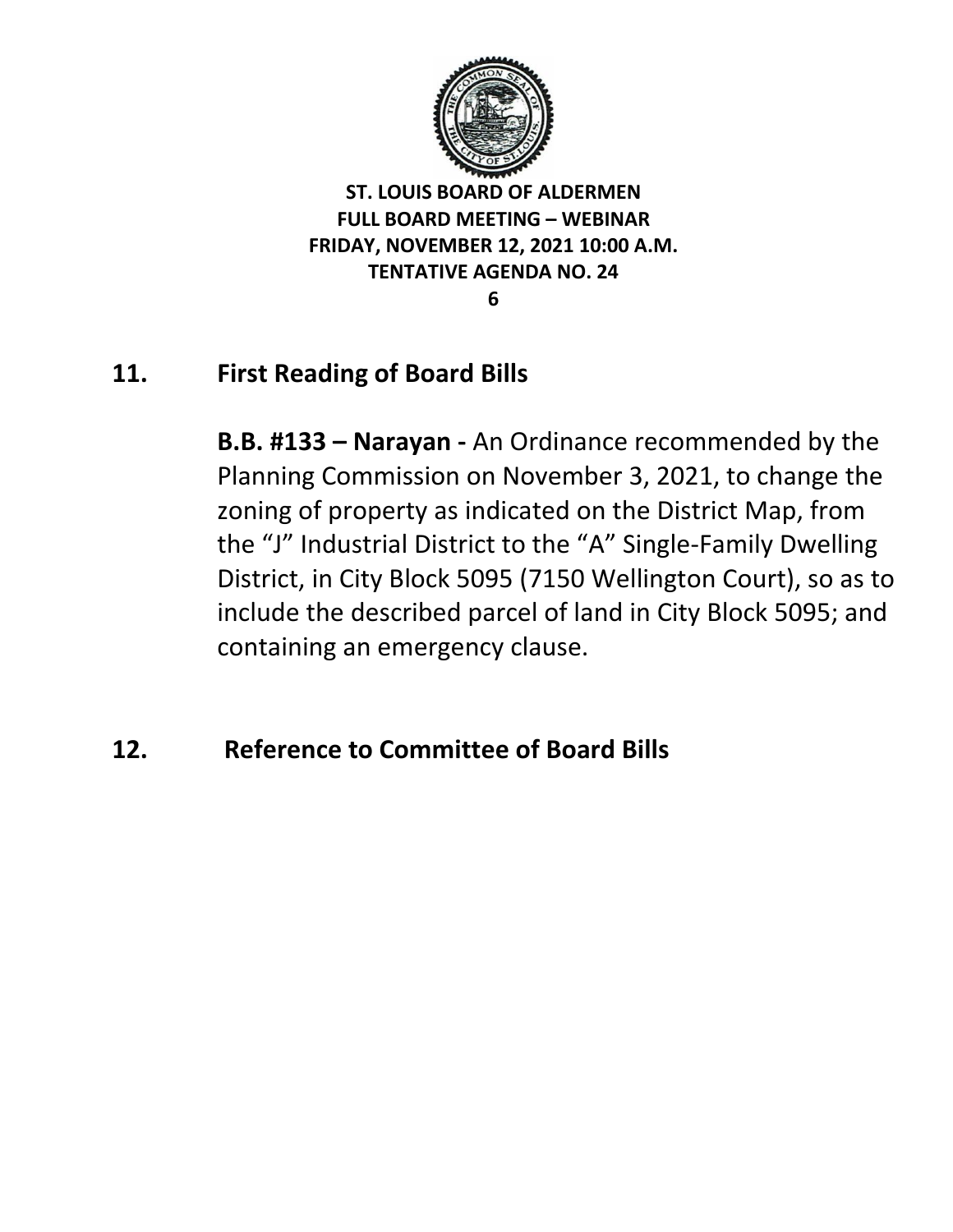

**7**

# **13. Second Reading and Report of Standing Committees**

- **HUDZ B.B. #113 – Davis** An Ordinance recommended by the Board of Estimate and Apportionment authorizing The City of St. Louis, Missouri to issue its Taxable Industrial Development Revenue Bonds (Steelcote Gratiot LLC Project), Series 2021, in a principal amount of not to exceed \$60,000,000 authorizing and directing the taking of other actions and approval and execution of other documents as are necessary or desirable to carry out and comply with the intent hereof.
- **HUDZ B.B. #114 – Vaccaro** An Ordinance recommended by the Planning Commission on October 6, 2021, to change the zoning of property as indicated on the District Map, from the "A" Single-Family Dwelling District to the "D" Multiple-Family Dwelling District, in City Block 4758 (3250 Clifton Avenue), so as to include the described parcels of land in City Block 4758; and containing an emergency clause.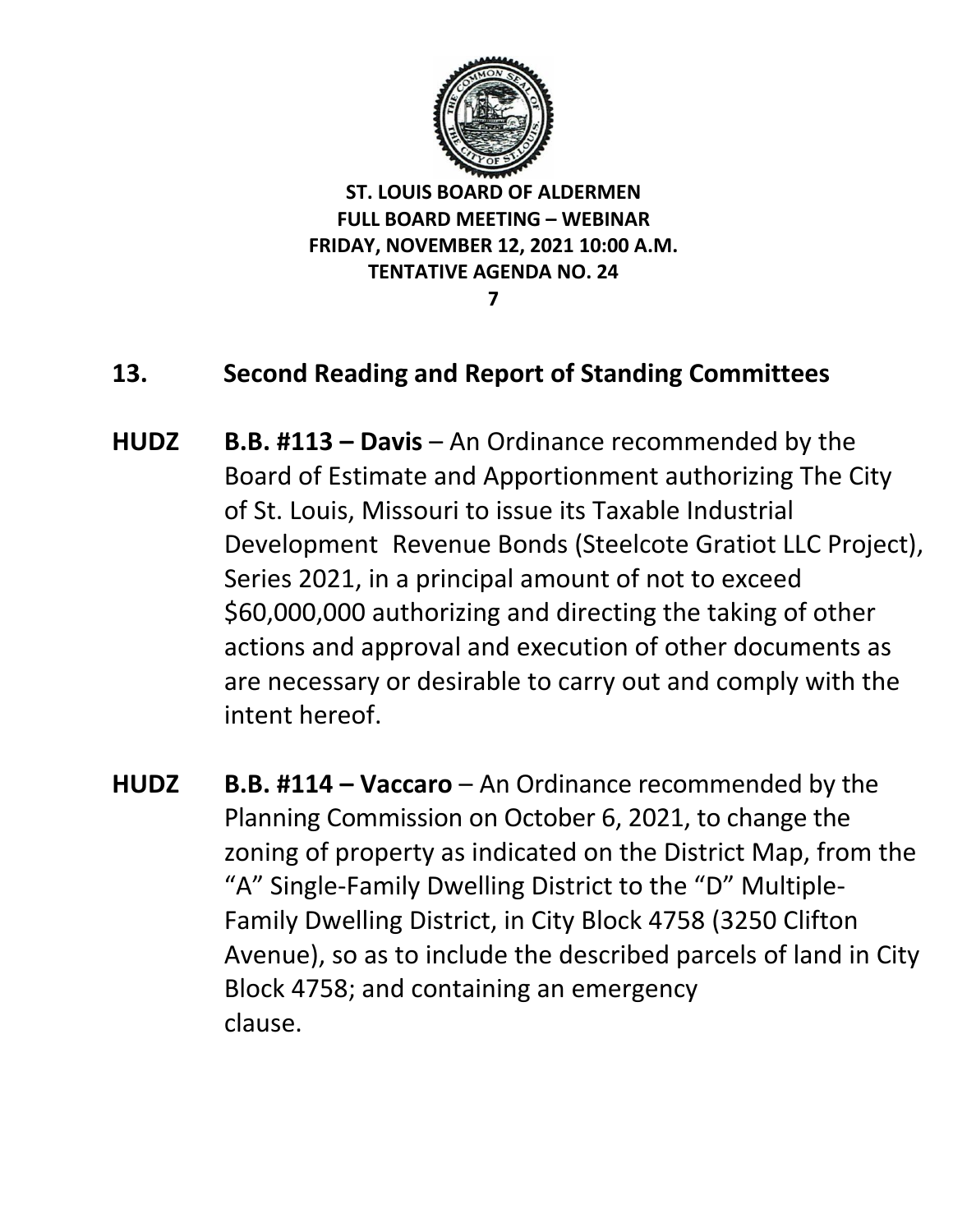

**8**

## **13. Second Reading and Report of Standing Committees – (cont.)**

- **HUDZ B.B. #115 – Evans** An Ordinance recommended by the Planning Commission on October 6, 2021, to change the zoning of property as indicated on the District Map, from the "C" Multiple-Family Dwelling District and "F" Neighborhood Commercial District to the "D" Multiple-Family Dwelling District, in City Block 3654 (2400 and 2422-24 N. Sarah and 4056 and 4058 St. Ferdinand Avenue), so as to include the described parcels of land in City Block 3654; and containing an emergency clause.
- **H&H B.B. #132 - Narayan/Todd/Guenther/Ingrassia/Rice** A board bill repealing Ordinance Numbers 66419, 68404 and 69429, pertaining to the possession of marijuana and paraphernalia, and updating local enforcement priorities, probable cause and reasonable suspicion standards, and disciplinary standards to harmonize city policy with Article XIV of the Missouri State Constitution.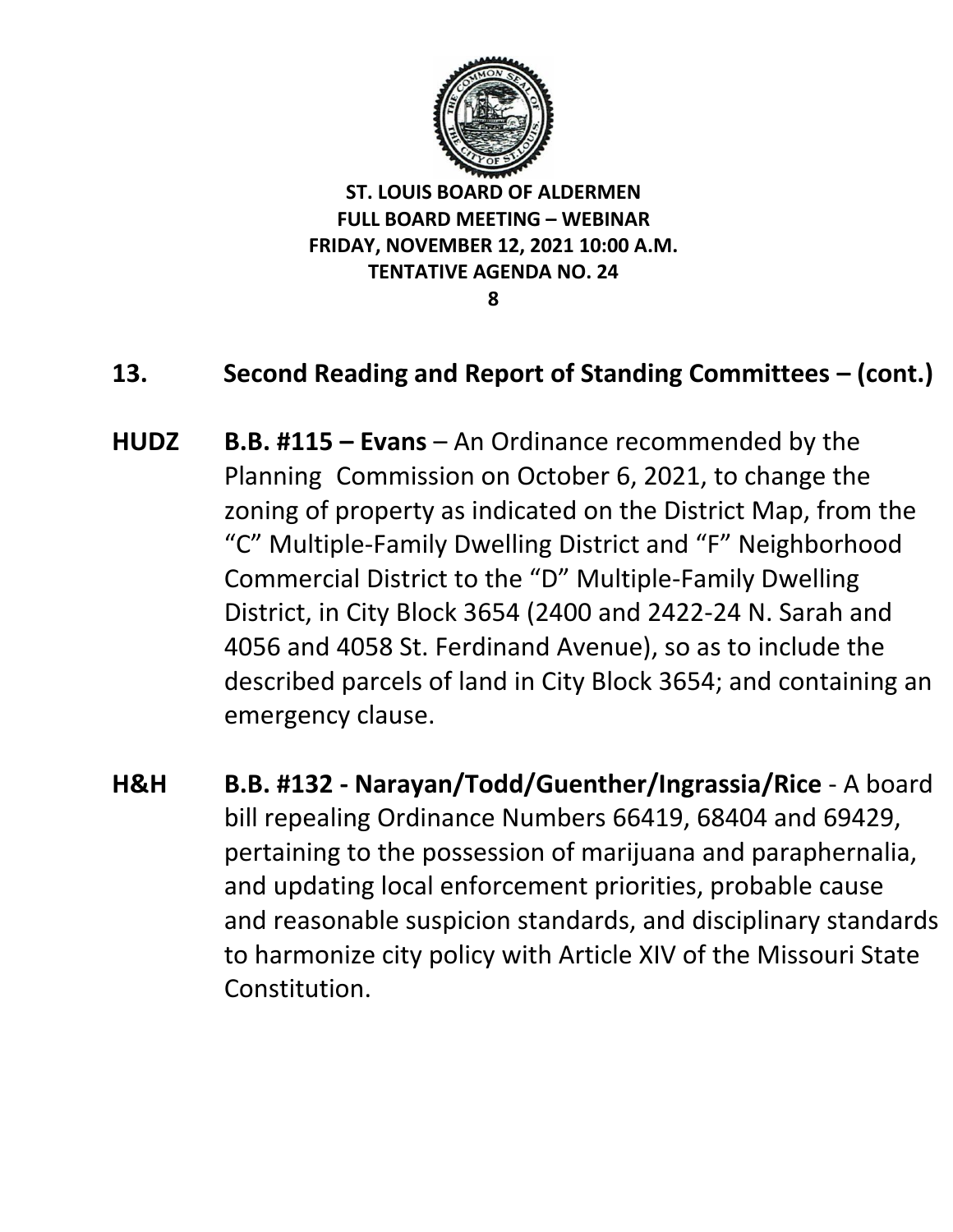

#### **9**

## **13. Second Reading and Report of Standing Committees – (cont.)**

- **STR B.B. #102 Todd** An Ordinance authorizing the honorary street name Transformation Christian Church and World Outreach Center Way pursuant to Ordinance 68937, which shall begin at the intersection of North Sarah Street and Page Boulevard and run west on Page Boulevard to the intersection of Wittier Street and Page Boulevard.
- **STR B.B. #120 – Davis** An ordinance recommended by the Board of Public Service to conditionally vacate above surface, surface and sub-surface rights for vehicle, equestrian and pedestrian travel as bounded by Samuel Shepard Dr., Leonard Ave., Washington Blvd. and Josephine Baker Blvd. in the City of St. Louis, Missouri, as hereinafter described, in accordance with Charter authority, and in conformity with Section l4 of Article XXI of the Charter and imposing certain conditions on such vacation.
- **14. Report of Special Committees None**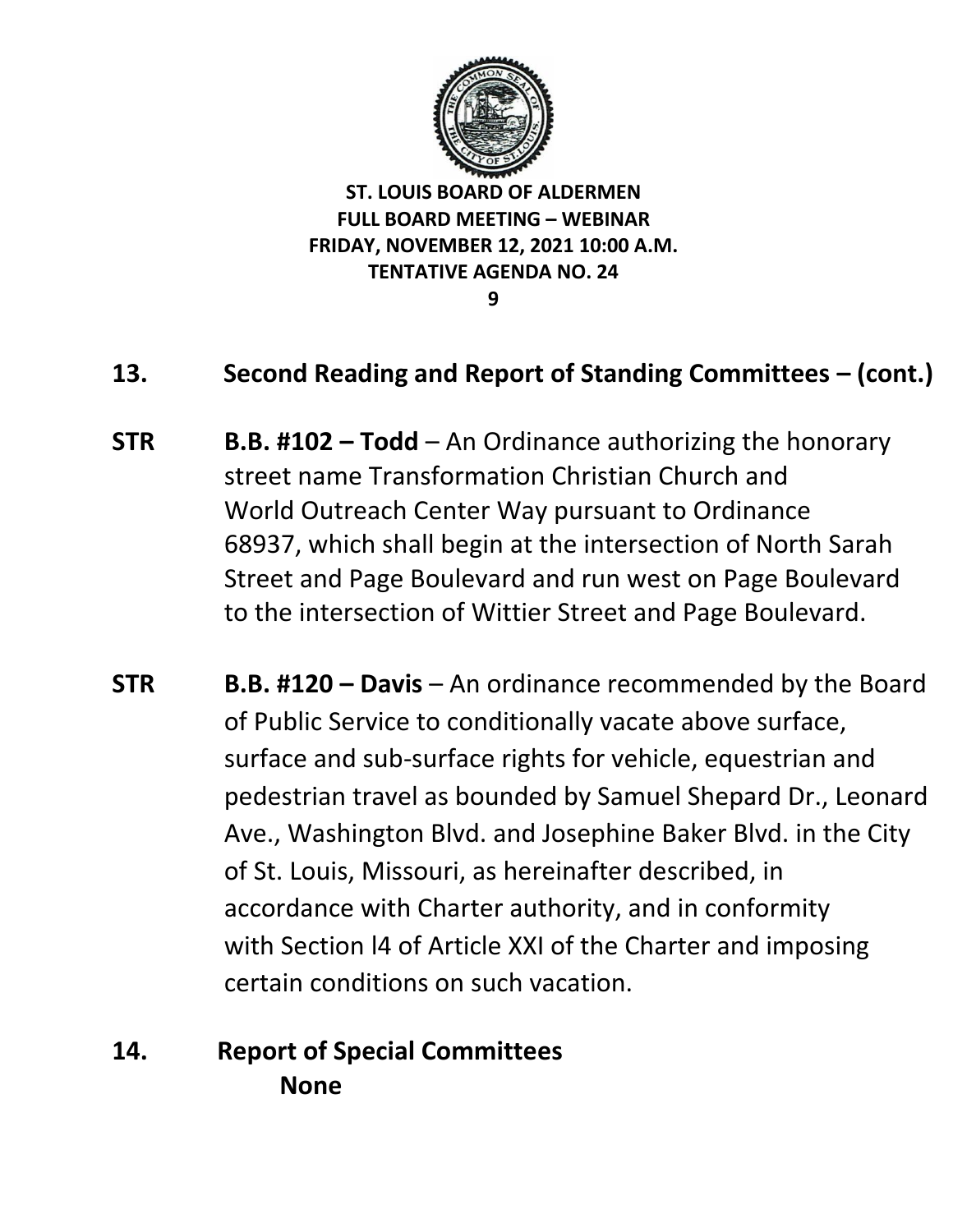

## **15. Perfection Consent Calendar**

**B.B. #110CS – Davis** - An ordinance approving the petition to establish the Steelcote Square Community Improvement District; containing an emergency clause; and containing a severability clause.

**B.B. #100 – Ingrassia/Guenther/Rice/Stephens/Todd Schweitzer** – An ordinance recommended by the Board of Estimate and Apportionment authorizing the Director of the Department of Human Services, on behalf of the City of St. Louis, to accept a Grant Award from Washington University, Health Communication Research Laboratory, through funding from the National Institute of Health, in the amount of \$30,000.00 containing an Emergency Clause.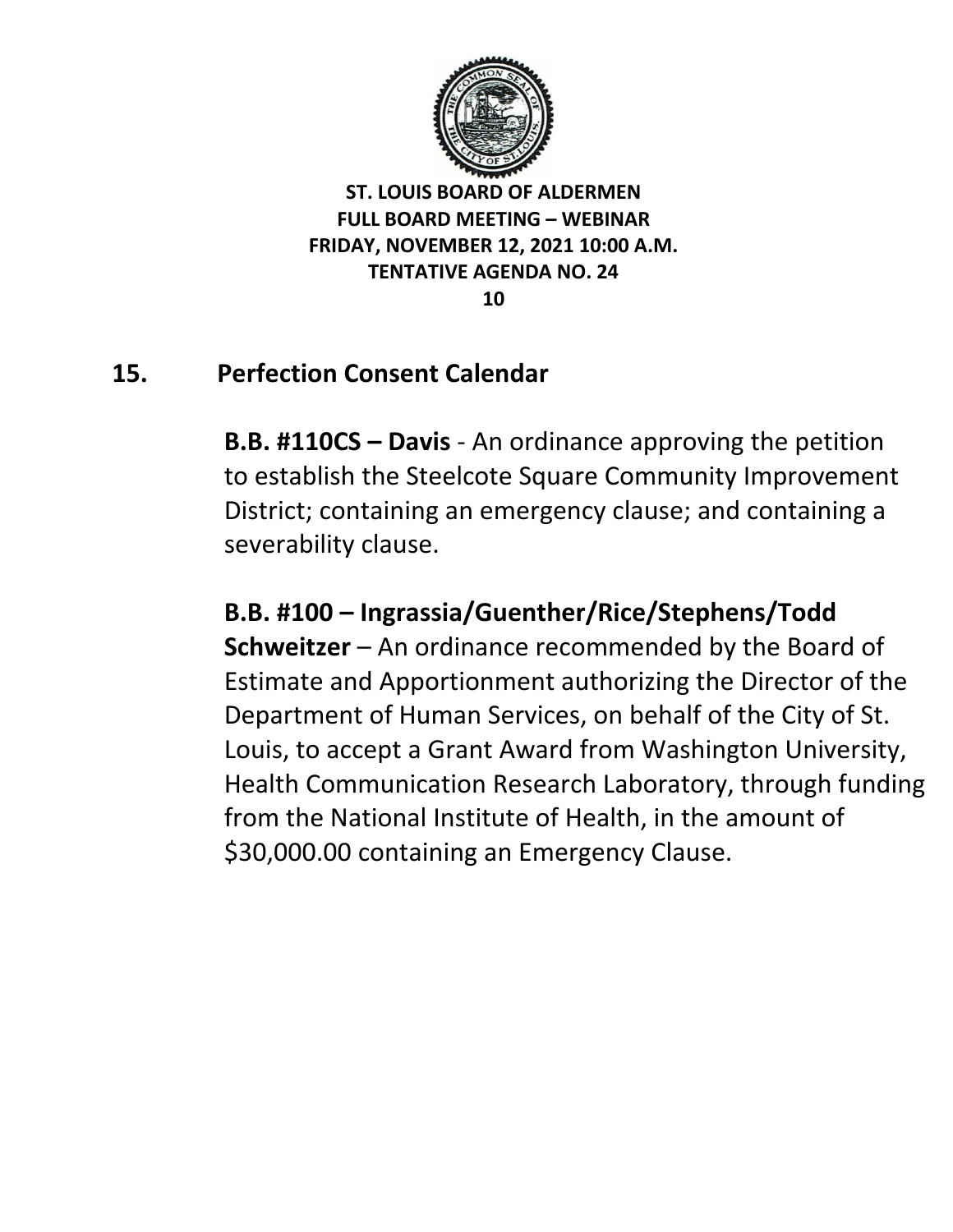

# **15. Perfection Consent Calendar – (cont.)**

**B.B. #116CS – Tyus** - An ordinance recommended by the Parking Commission of the City of St. Louis and authorizing and directing the City, acting through the Treasurer of the City in their capacity as Parking Supervisor, to issue and sell Parking Revenue Bonds, Series 2020, in an aggregate principle amount not to exceed \$5,400,000 containing a Severability Clause.

# **16. Board Bills for Perfection None**

## **17. Third Reading Consent Calendar**

**B.B. #93 – Davis** – An Ordinance recommended by the Planning Commission on August 18, 2021, to change the zoning of property as indicated on the District Map, from the "J" Industrial District and the "K" Unrestricted District to the "H" Area Commercial District, in City Blocks 2212 & 2213 so as to include the described parcels of land in City Blocks 2212 &2213; and containing an emergency clause.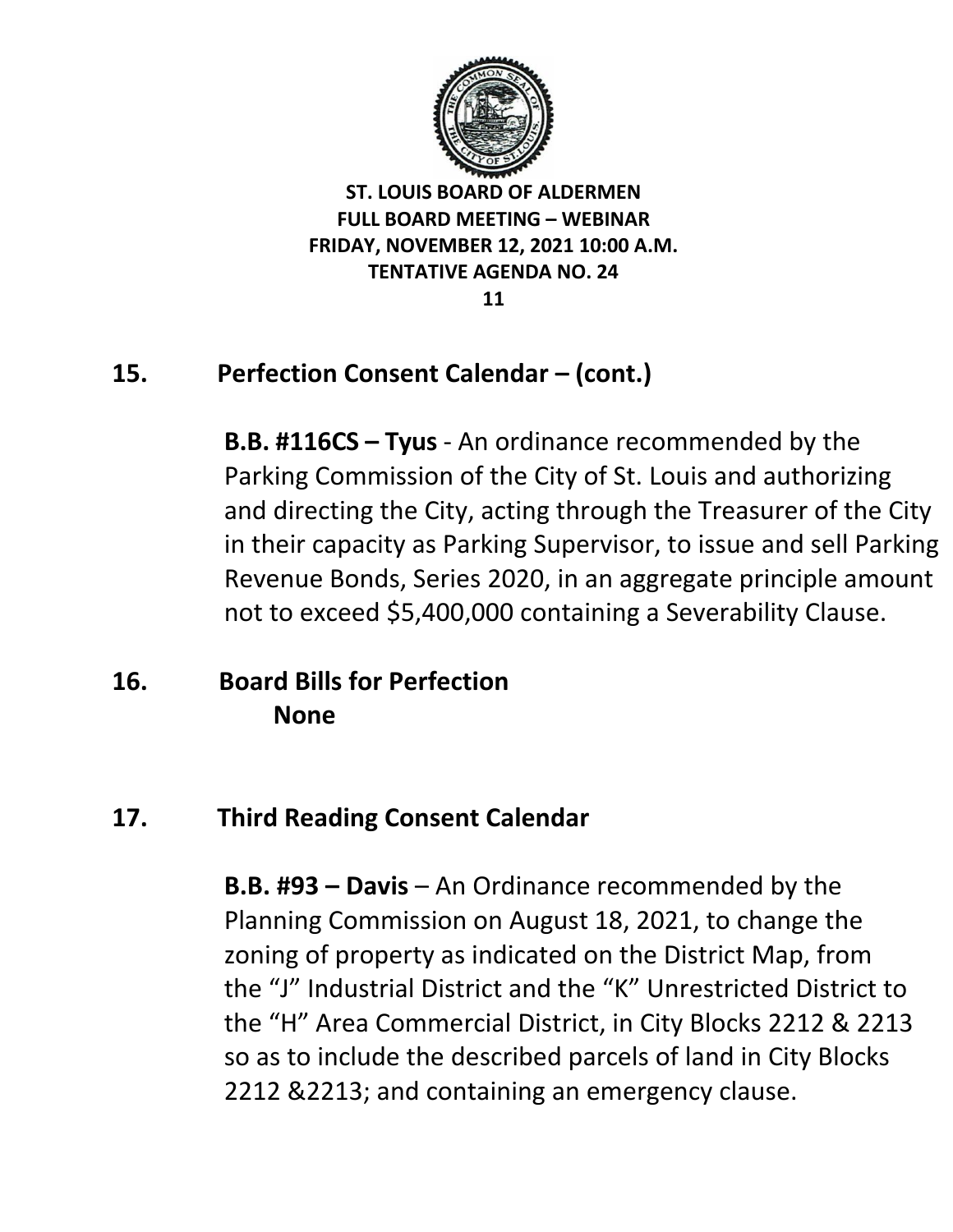

## **18. Third Reading/Report of Engrossment and Final Passage** B.B. **#93**

## **19. Courtesy Resolutions Consent Calendar**

**Res. #129 – J. Boyd –** The Board of Aldermen pause in our deliberations to recognize and honor the Reverend Dr. Joseph B. Garris for his many years of leadership and faithful service to our community.

**Res. #130 – Clark-Hubbard** - The Board of Aldermen pause to add our sincere congratulations to the benevolent Membership and leadership of the Union Memorial United Methodist Church on this monumental 175th Anniversary Worship Service and encourage the church to continue empowering and guiding communities in need here in St. Louis, in Africa and beyond.

**Res. #131 – Guenther** – The Board of Aldermen pause in our deliberations to Celebrate the 75th Anniversary and declare November 13, 2021 as BKZ Memorial Post 422 Day.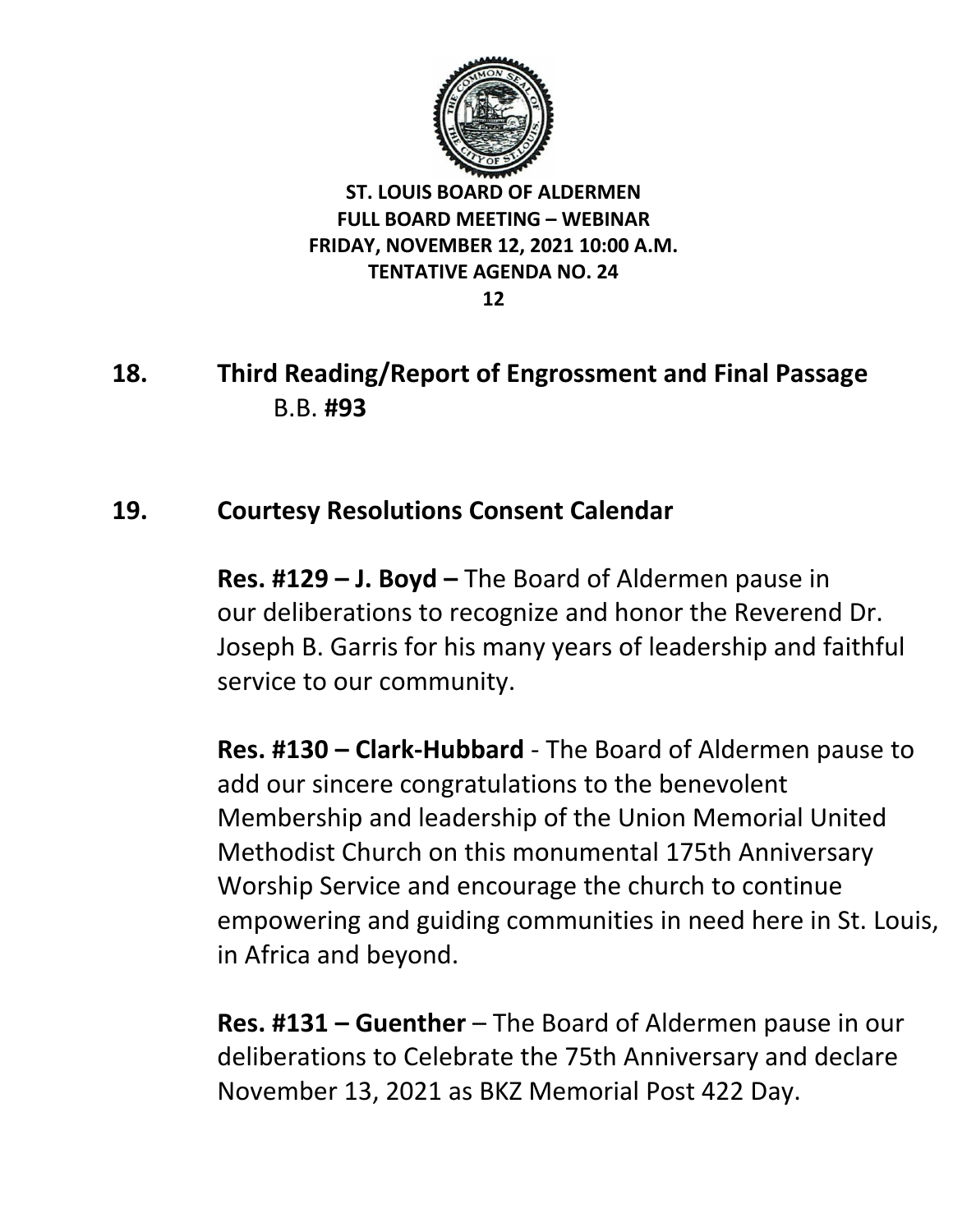

**13**

- **20. First Reading of Resolution None**
- **21. Second Reading Resolutions, Committee Reports & Adoptions None**
- **22. Miscellaneous and Unfinished Business None**
- **23. Announcements**

**SATURDAY, NOVEMBER 13, 2021 LEGISLATION – 10:00 A.M. – WEBINAR** 

**MONDAY, NOVEMBER 15, 2021 LEGISLATION – 6:00 P.M. – WEBINAR**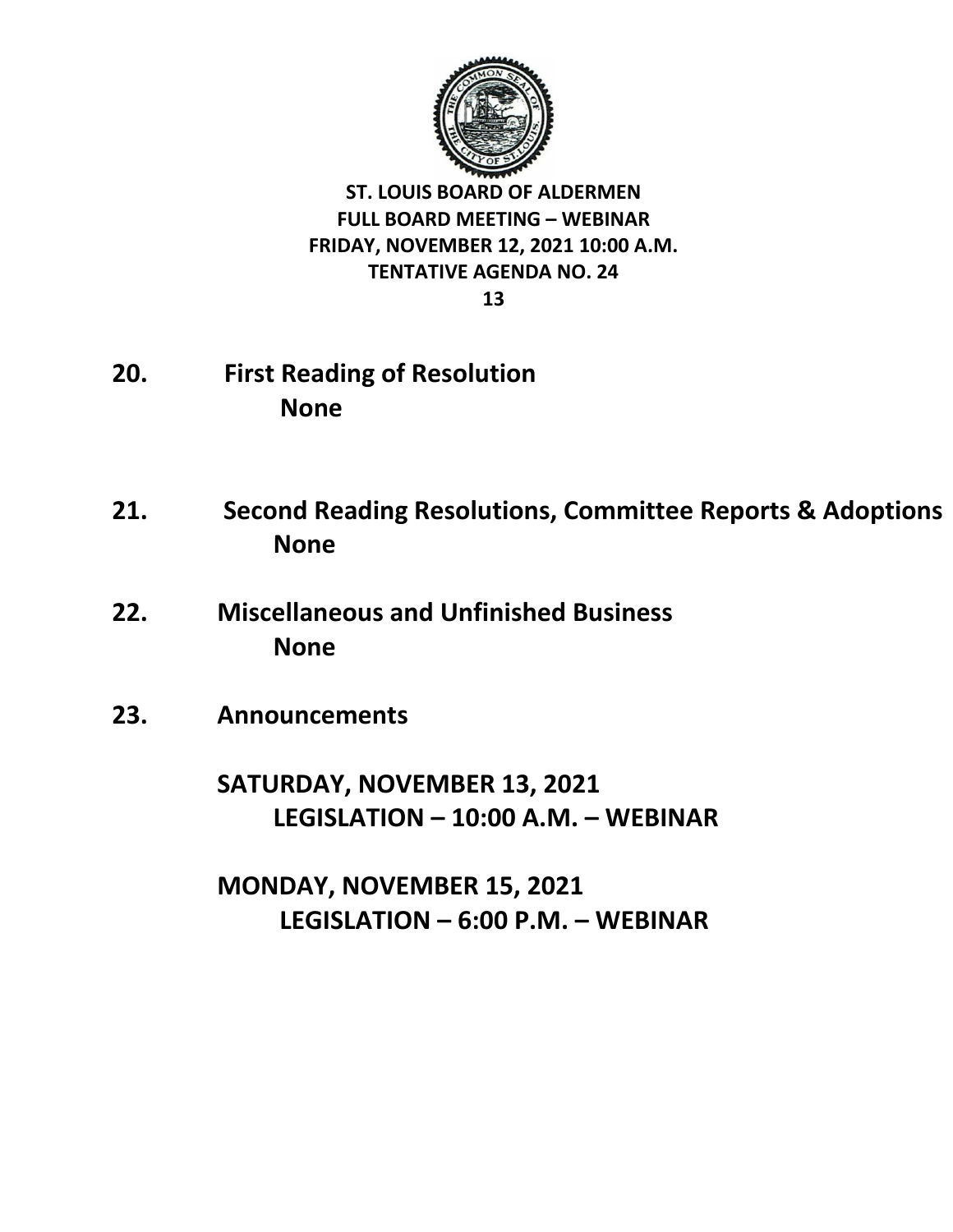

**14**

**23. Announcements – (cont.)**

**TUESDAY, NOVEMBER 16, 2021 WAYS & MEANS – 9:00 A.M. – WEBINAR** 

**PUBLIC SAFETY – 11:00 A.M. – WEBINAR**

**HUDZ – 1:00 P.M. – WEBINAR**

**WEDNESDAY, NOVEMBER 17, 2021 STREETS – 10:00 A.M. – WEBINAR** 

**WAYS & MEANS – 1:00 P.M. – WEBINAR** 

**THURSDAY, NOVEMBER 18, 2021 LEGISLATION – 11:00 A.M. – WEBINAR**

**FRIDAY, NOVEMBER 19, 2021 FULL BOARD MEETING – 10:00 A.M. – WEBINAR**

**24. Excused Aldermen**